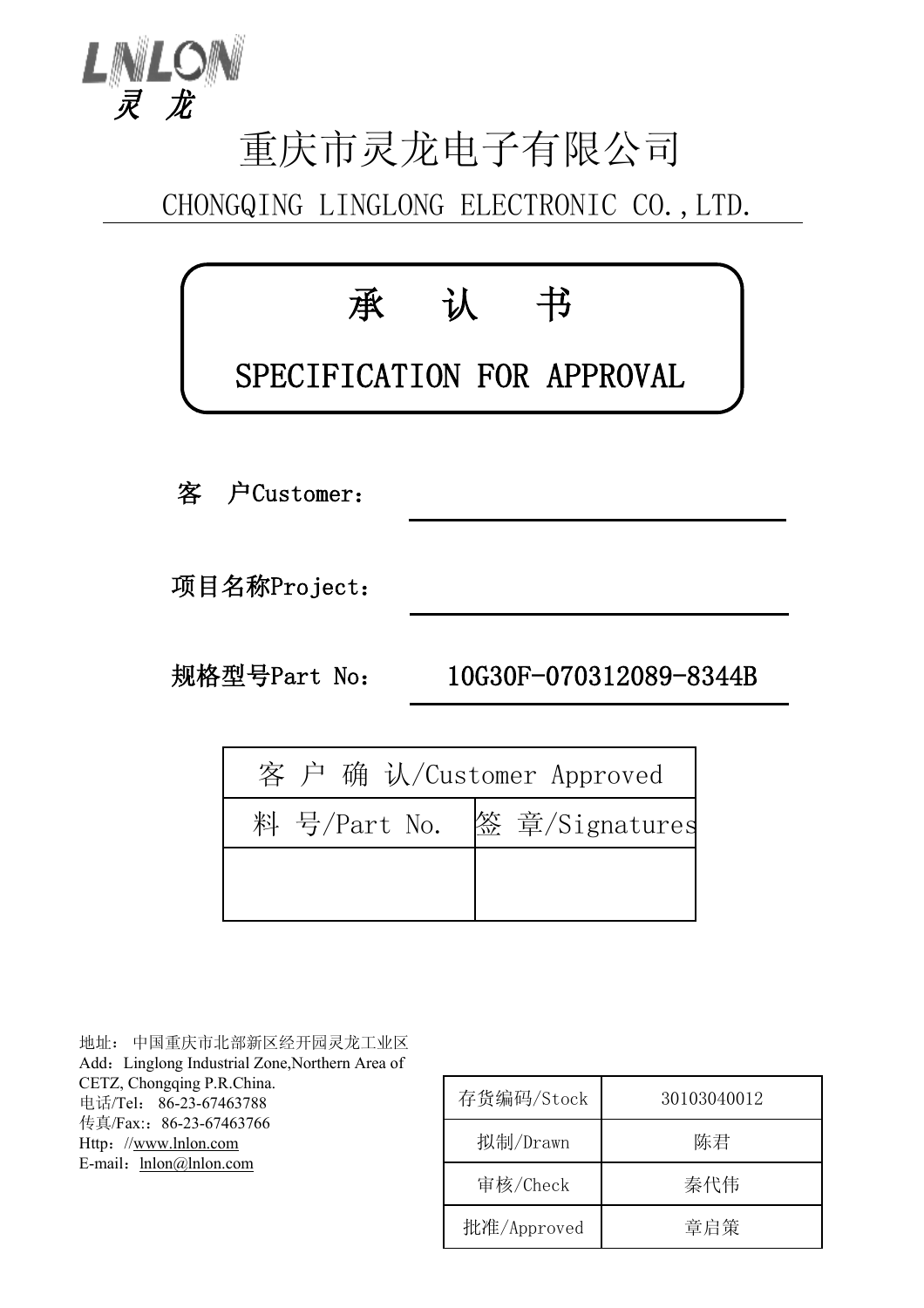|                 |                                                           | N <sub>0</sub> | $LL-3-J-33251$  |  |
|-----------------|-----------------------------------------------------------|----------------|-----------------|--|
|                 | 产品规格书/specification                                       | 版本Revision     | A. 1            |  |
|                 |                                                           | 页码Page         | 1 of 10         |  |
|                 | 存货编码/Stock code.: 30103040012                             | 日期Date         | $2020 - 9 - 24$ |  |
|                 | 规格书目录<br>Specification list                               |                |                 |  |
| N <sub>0</sub>  | 规格书内容/Specification Contents                              |                | 页码page          |  |
| $\Omega$        | 目录、制/修订履历Table of contents&Revision History               |                | $\mathbf{1}$    |  |
| 1               | 适用范围/General                                              |                | $\overline{2}$  |  |
| $\overline{2}$  | 使用条件/Operating condition                                  |                | 2               |  |
| 3               | 测量条件/Measuring condition                                  |                | 2               |  |
| $\overline{4}$  | 机械要求/Mechanical specification                             |                | $\overline{2}$  |  |
| 5               | 性能特征/Performance and characteristics                      |                | 3               |  |
| $6\phantom{1}6$ | 可靠性/Reliability                                           |                | $\overline{4}$  |  |
| $\overline{7}$  | 环境管理物质/Environmental management materials                 |                | 5               |  |
| 8               | 电机结构图/Motor configuration drawing                         |                | 6               |  |
| 9               | 电机外形图/Motor outline drawing                               |                | 7               |  |
| 10              | 批号说明/Indication of Lot No.                                |                | 8               |  |
| 11              | 包装图/Packing drawing                                       |                | 9               |  |
| 12              | 使用注意事项说明/Matters to be paid attention to when using motor |                | 10              |  |
|                 |                                                           |                |                 |  |

## 制/修订履历 Revision History

| 日期Date        | 版本Revision | 制/修订内容Revision contents | 页码Page | 制/修订人<br>Revisor |
|---------------|------------|-------------------------|--------|------------------|
| $20 - 9 - 24$ | A. 1       | 新制订                     | $10\,$ | 陈君               |
|               |            |                         |        |                  |
|               |            |                         |        |                  |
|               |            |                         |        |                  |
|               |            |                         |        |                  |
|               |            |                         |        |                  |
|               |            |                         |        |                  |
|               |            |                         |        |                  |
|               |            |                         |        |                  |
|               |            |                         |        |                  |
|               |            |                         |        |                  |
|               |            |                         |        |                  |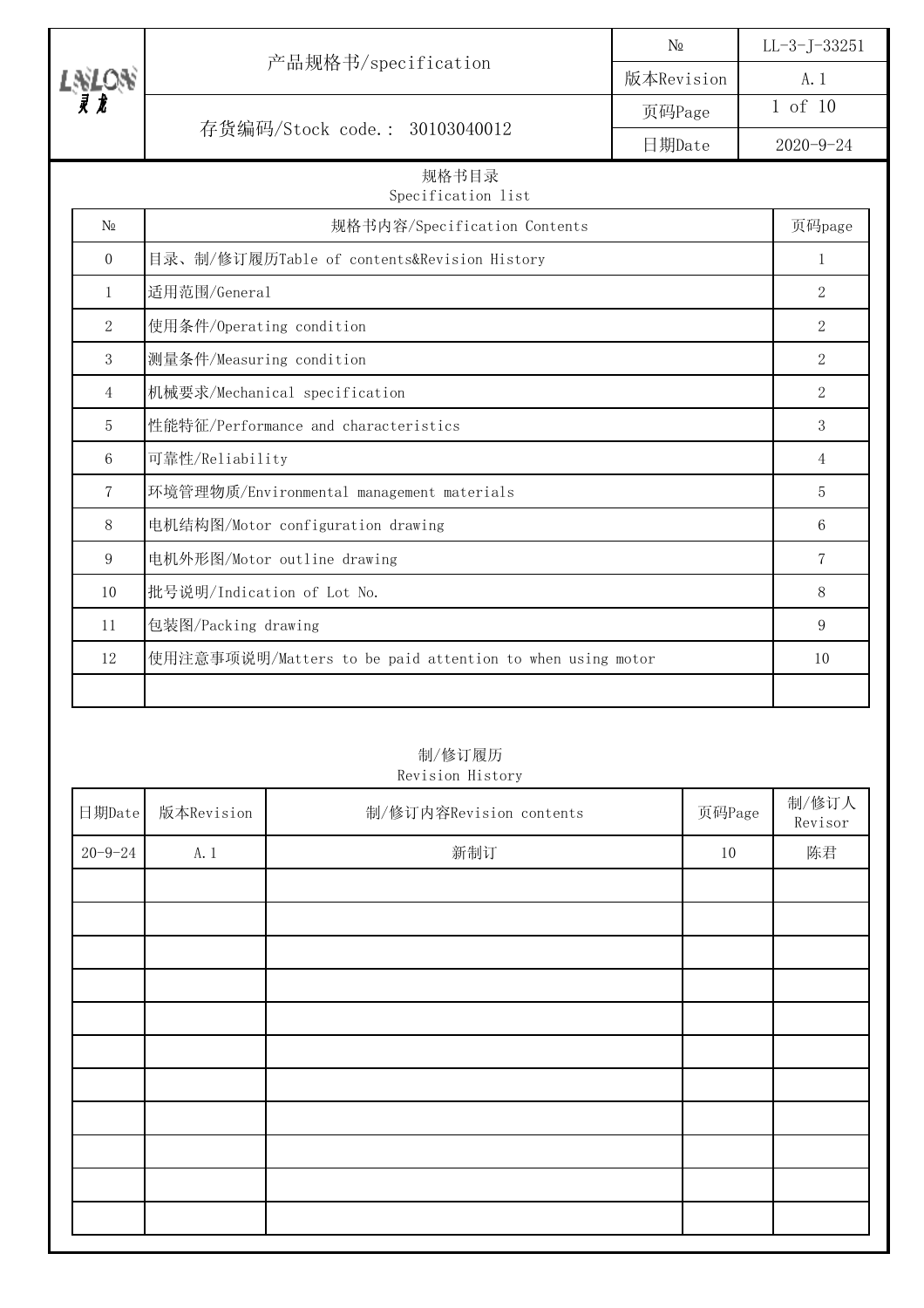| Х |                               | $\mathbb{N}^{\Omega}$ | $LL-3$ -J-33251 |
|---|-------------------------------|-----------------------|-----------------|
|   | 产品规格书/specification           | 版本Revision            | A.              |
|   |                               | 页码Page                | 2 of 10         |
|   | 存货编码/Stock code.: 30103040012 | 日期Date                | 2020-9-24       |
|   |                               |                       |                 |

1. 适用范围/General

本规格书适用于重庆灵龙电子有限公司所提供的产品: 10G30F-070312089-8344B

The specification is applicable to lnlon's part: 10G30F-070312089-8344B

2. 使用条件/Operating condition

| N <sub>0</sub> | 项目/Item                       | 规格/Specification                                                                    |
|----------------|-------------------------------|-------------------------------------------------------------------------------------|
| $2 - 1$        | 额定电压<br>Rated voltage         | 3.0 V DC                                                                            |
| $2 - 2$        | 使用电压范围<br>Operating voltage   | 2.7 $\sim$ 3.3V DC                                                                  |
| $2 - 3$        | 旋转方向<br>Rotationo rientation  | $CW$ (clockwise)                                                                    |
| $2 - 4$        | 马达位置<br>Motor position        | 全方位<br>All positions                                                                |
| $2 - 5$        | 使用环境<br>Operating environment | $-20 \sim 60^{\circ}$ C, $10 \sim 90\%$ (RH)<br>无水气凝结<br>No coagulation of moisture |
| $2 - 6$        | 保存环境<br>Storage environment   | $-30 \sim 70$ °C, 10∼90% (RH)<br>无水气凝结<br>No coagulation of moisture                |

3.测量条件/Measuring condition

 一般情况下,马达可以在5~35℃,相对温度45~85%(RH)的环境中测试。为了保证一致性,测试应在下表规定内 进行Normally,it should be tested under 5~35℃,45~85%(RH).To ensure the coherence,it must be tested according to the below chart.

| N <sub>0</sub> | 项目/Item              | 规格/Specification              |
|----------------|----------------------|-------------------------------|
| $3 - 1$        | 温度<br>Temperature    | $25+3$ °C                     |
| $3 - 2$        | 湿度<br>Humidity       | $(63\% \sim 67\%)$ RH         |
| $3 - 3$        | 位置<br>Motor position | 马达水平放置/lay motor horizontally |

4.机械要求/Mechanical specification

| N <sub>0</sub> | 项目/Item          | 规格/Specification                                                                           | 测定条件/备注<br>Measuring condictions/Remark                 |
|----------------|------------------|--------------------------------------------------------------------------------------------|---------------------------------------------------------|
| $4 - 1$        | 外观<br>Appearance | 不应有明显的机械损伤、锈蚀等现<br>象<br>No evidence of machanical<br>damage, rust corrision, and so<br>on. | 目视检查<br>Visual examination                              |
| $4 - 2$        | 尺寸<br>Dimensions | 见外形图<br>As specified in outline<br>drawing                                                 | 使用游标卡尺或千分尺测量<br>Test with vernier caliper or micrometer |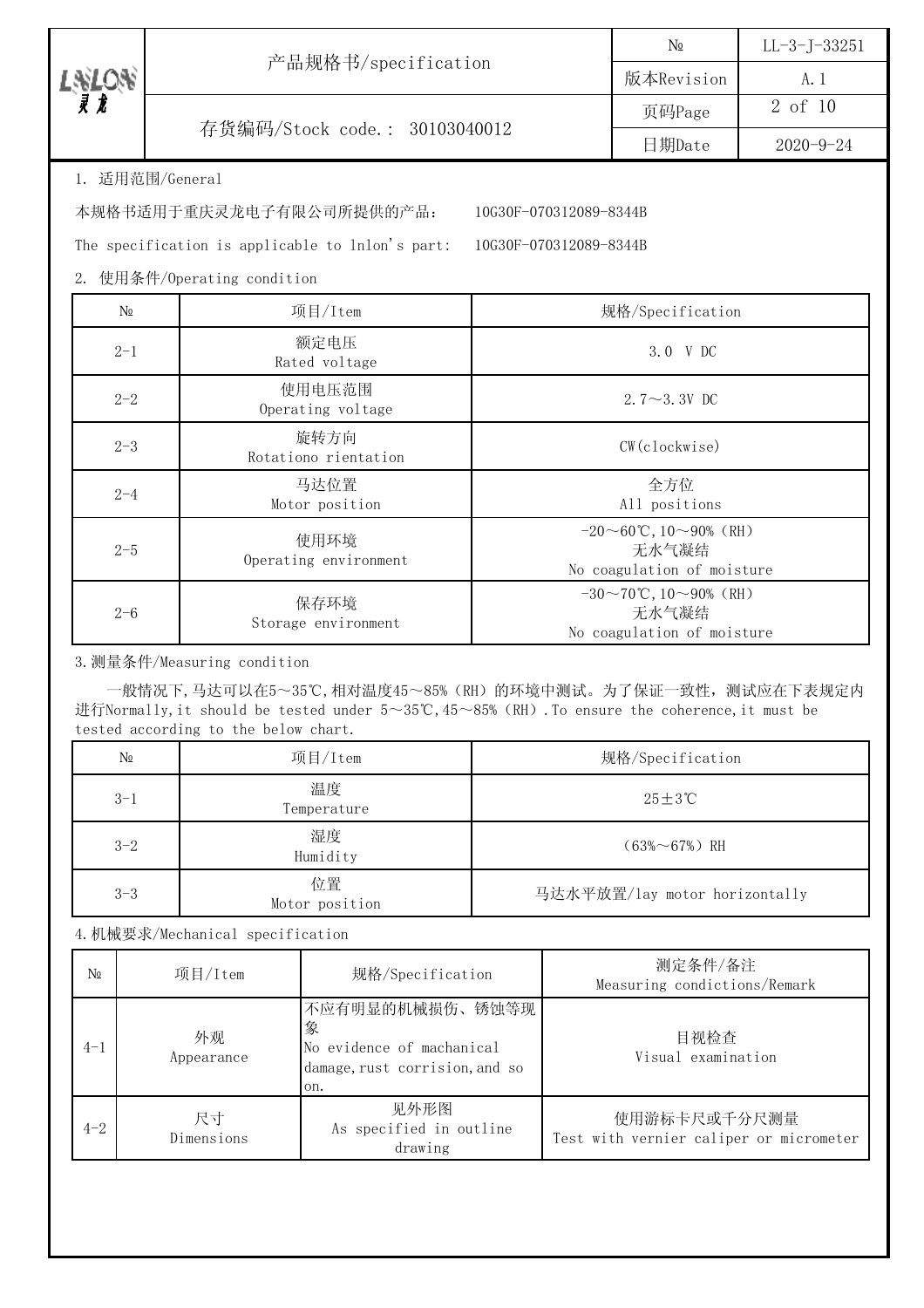|                                         |                                                                                                                                                                                                                                                                                                                                                                                                |                               |                      |  | $\rm N_{2}$                                                              | $LL-3-J-33251$  |
|-----------------------------------------|------------------------------------------------------------------------------------------------------------------------------------------------------------------------------------------------------------------------------------------------------------------------------------------------------------------------------------------------------------------------------------------------|-------------------------------|----------------------|--|--------------------------------------------------------------------------|-----------------|
|                                         |                                                                                                                                                                                                                                                                                                                                                                                                | 产品规格书/specification           |                      |  | 版本Revision                                                               | A. 1            |
| $L_{\bar{\chi}}^{NLON}$                 |                                                                                                                                                                                                                                                                                                                                                                                                |                               |                      |  | 页码Page                                                                   | 3 of 10         |
|                                         |                                                                                                                                                                                                                                                                                                                                                                                                | 存货编码/Stock code.: 30103040012 |                      |  | 日期Date                                                                   | $2020 - 9 - 24$ |
| 5. 性能特征/Performance and characteristics |                                                                                                                                                                                                                                                                                                                                                                                                |                               |                      |  |                                                                          |                 |
| N <sub>0</sub>                          | 项目/Item                                                                                                                                                                                                                                                                                                                                                                                        | 规格/Specification              |                      |  | 测定条件/备注<br>Measuring condictions/Remark                                  |                 |
| $5 - 1$                                 | 额定转速<br>Rated speed                                                                                                                                                                                                                                                                                                                                                                            | $13000 \pm 3000$ rpm          |                      |  | 在额定电压和额定负载下。                                                             |                 |
| $5 - 2$                                 | 额定电流<br>Rated current                                                                                                                                                                                                                                                                                                                                                                          |                               | 85 mA Max            |  | At rated voltage and rated load.                                         |                 |
| $5 - 3$                                 | 启动电压<br>Starting voltage                                                                                                                                                                                                                                                                                                                                                                       | 2.3V DC Max                   |                      |  | 在额定负载下转子的任意位置。<br>At rated load any position of rotor.                   |                 |
|                                         | 相接触<br>$34\Omega \pm 15\%$<br>Phase contact                                                                                                                                                                                                                                                                                                                                                    |                               |                      |  |                                                                          |                 |
| $5 - 4$                                 | 端子阻抗<br>Terminal resistance                                                                                                                                                                                                                                                                                                                                                                    | 相串联<br>Phase senrial          | $56 \Omega \pm 15\%$ |  | 在两接触脚之间测量<br>Test between the two touch pins                             |                 |
|                                         |                                                                                                                                                                                                                                                                                                                                                                                                | 相并联<br>Phase parallel         | $18\Omega \pm 15\%$  |  |                                                                          |                 |
| $5 - 5$                                 | 绝缘电阻<br>Insulation resistance                                                                                                                                                                                                                                                                                                                                                                  | $10M\Omega$ Min               |                      |  | 在100V 直流电压下, 导线和机壳间进行测量<br>Test between lead wire and case at DC<br>100V |                 |
|                                         | 振动量<br>Vibration quantity                                                                                                                                                                                                                                                                                                                                                                      | 1.6G Min                      |                      |  | 见下图<br>See beow                                                          |                 |
| $5 - 6$                                 | 额定电压下, 电机固定在90*50*8的铝制板夹具(约100g)<br>的左边,夹具垂直悬空或放在海棉垫上. 将加速度感应<br>器用双面胶粘在电机所对应的夹具的右边(如图所<br>测试夹具<br>示). 使用VM-83振动仪, 参数设置如下:<br>test jig<br>加速度(m/s2): 30<br>电机<br>HPF(HZ):50<br>Motor<br>LPF(HZ):300<br>探测方式:RMS<br>At rated voltage, fasten the motor upto the left<br>of aluminium-board jigu<br>$(size:90*50*8)$ , which is upright and hanged in<br>the air or upon the sponge. Adhibit the |                               |                      |  | 加速度感应器<br>acceleration inductor                                          |                 |

acceleration inductor to the right side of the jig with double-faced tape(as right

drawing). Use the apparatus VM-83, the parameter is as below: Acceleration(m/s2): 30

HPF(HZ):50 LPF(HZ0:300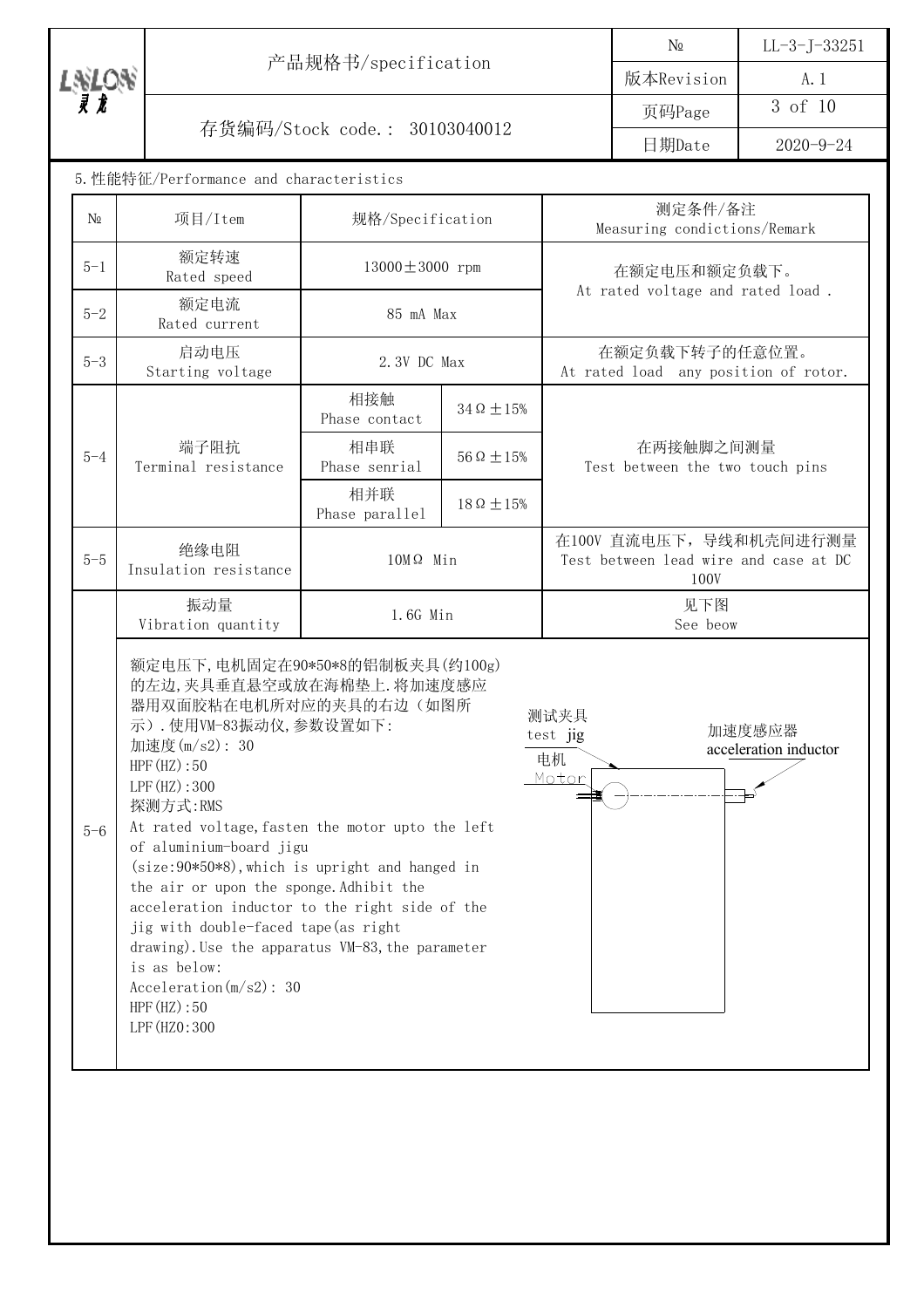|  |                                                                                                                                                                                                                                                                                                |                                            | 产品规格书/specification                                                                                                     |                                                                                                                                                                                                                                                                                                                                                                          | N <sub>0</sub>                                                                                                                                                                                                                                                                                                                                                                   | $LL-3-J-33251$  |
|--|------------------------------------------------------------------------------------------------------------------------------------------------------------------------------------------------------------------------------------------------------------------------------------------------|--------------------------------------------|-------------------------------------------------------------------------------------------------------------------------|--------------------------------------------------------------------------------------------------------------------------------------------------------------------------------------------------------------------------------------------------------------------------------------------------------------------------------------------------------------------------|----------------------------------------------------------------------------------------------------------------------------------------------------------------------------------------------------------------------------------------------------------------------------------------------------------------------------------------------------------------------------------|-----------------|
|  | $L_{\bar{\chi}L\bar{\chi}}^{NLO,N}$                                                                                                                                                                                                                                                            |                                            |                                                                                                                         |                                                                                                                                                                                                                                                                                                                                                                          | 版本Revision                                                                                                                                                                                                                                                                                                                                                                       | A. 1            |
|  |                                                                                                                                                                                                                                                                                                |                                            | 存货编码/Stock code.: 30103040012                                                                                           |                                                                                                                                                                                                                                                                                                                                                                          | 页码Page                                                                                                                                                                                                                                                                                                                                                                           | 4 of 10         |
|  |                                                                                                                                                                                                                                                                                                |                                            |                                                                                                                         |                                                                                                                                                                                                                                                                                                                                                                          | 日期Date                                                                                                                                                                                                                                                                                                                                                                           | $2020 - 9 - 24$ |
|  | N <sub>0</sub>                                                                                                                                                                                                                                                                                 | 项目/Item                                    | 规格/Specification                                                                                                        |                                                                                                                                                                                                                                                                                                                                                                          | 测定条件/备注<br>Measuring condictions/Remark                                                                                                                                                                                                                                                                                                                                          |                 |
|  |                                                                                                                                                                                                                                                                                                | 机械噪音<br>Mechanical noise                   | 小于50分贝. A计权<br>50db (A) Max 50                                                                                          |                                                                                                                                                                                                                                                                                                                                                                          | 见下图: See below                                                                                                                                                                                                                                                                                                                                                                   |                 |
|  | 额定电压下, 背景噪声≤28 dB(A), 电机轴向水<br>平固定在测试夹具上(100g), 拾音器沿轴向正<br>对电机平面, 距离10cm<br>$5 - 7$<br>At rated voltage and scene noise as<br>28dB(A)Max, the shaft is horizontally<br>fastened to the test $jig(100g)$ . The<br>Microphone faces the plane of motor<br>along the shaft. The distance is 10cm. |                                            | Moto 振动电机<br>Microphone拾音器<br>10cm<br>Test jig试验夹具                                                                      |                                                                                                                                                                                                                                                                                                                                                                          |                                                                                                                                                                                                                                                                                                                                                                                  |                 |
|  |                                                                                                                                                                                                                                                                                                | 6. 可靠性/Reliability                         |                                                                                                                         |                                                                                                                                                                                                                                                                                                                                                                          |                                                                                                                                                                                                                                                                                                                                                                                  |                 |
|  | N <sub>0</sub>                                                                                                                                                                                                                                                                                 | 项目/Item                                    | 测试条件/Specification                                                                                                      |                                                                                                                                                                                                                                                                                                                                                                          | 判定标准/Judgment                                                                                                                                                                                                                                                                                                                                                                    |                 |
|  | $6 - 1$                                                                                                                                                                                                                                                                                        | 寿命<br>Life                                 | $\gtrsim$<br>2s<br>1s.<br>1 cycle<br>常温常湿下共循环100000次。<br>Cycle 100000times in the ordinary<br>temperature and humidity. | 要求。<br>始值+50%<br>requirements:                                                                                                                                                                                                                                                                                                                                           | 在常温常湿下放置4h后, 电机性能应符合以下<br>1) 额定转速: 指标不低于初始值-30%; 不高于初<br>2) 额定电流: 指标在初始值±30%以内。<br>3) 起动电压: 2.3V DC Max直流电压.<br>After 4h exposure in the ordinary<br>temperature and humidity, the motor's<br>performance shoud accord with below<br>1) Rated speed: Data-30% Initial Min,<br>Data+50% Initial Max.<br>2) Rated current: Data $\pm$ 30% Max.<br>3) Starting voltage: 2.3V DC Max |                 |
|  | $6 - 2$                                                                                                                                                                                                                                                                                        | 低温贮存放置<br>Low temperature<br>storage test  | 温度Temperature: -40±2℃<br>时间Time: 96h                                                                                    | 要求。                                                                                                                                                                                                                                                                                                                                                                      | 在常温常湿下放置4h后, 电机性能应符合以下<br>1) 额定转速: 指标在初始值±30%以内。<br>2) 额定电流: 指标在初始值±30%以内。                                                                                                                                                                                                                                                                                                       |                 |
|  | $6 - 3$                                                                                                                                                                                                                                                                                        | 高温贮存放置<br>High temperature<br>storage test | 温度Temperature:80±2℃<br>时间Time:96h                                                                                       |                                                                                                                                                                                                                                                                                                                                                                          | 3) 起动电压: 2.3V DC Max直流电压.<br>After 4h exposure in the ordinary<br>temperature and humidity, the motor's<br>performance shoud accord with below                                                                                                                                                                                                                                   |                 |
|  | 温度Temperature: 60±2℃<br>湿度放置<br>湿度Humidity: 90~95%RH<br>$6 - 4$<br>Humidity<br>放置时间Exposure time: 96h<br>exposure                                                                                                                                                                              |                                            |                                                                                                                         | requirements:                                                                                                                                                                                                                                                                                                                                                            | 1) Rated speed: $Data \pm 30\%$ Max<br>2) Rated current: Data $\pm$ 30% Max.<br>3) Starting voltage: 2.3V DC Max                                                                                                                                                                                                                                                                 |                 |
|  | $6 - 5$                                                                                                                                                                                                                                                                                        | 热冲击<br>Heat stock test                     | $+85^{\circ}$ C<br>$-40^{\circ}$ C<br>20s<br>2h<br>20s<br>2h<br><b>lcycle</b><br>周期Period: 32times                      | 在常温常湿下放置4h后, 电机性能应符合以下<br>要求。<br>1) 额定转速: 指标在初始值±30%以内。<br>2) 额定电流: 指标在初始值±30%以内。<br>3) 起动电压: 2.3V DC Max直流电压.<br>After 4h exposure in the ordinary<br>temperature and humidity, the motor's<br>performance shoud accord with below<br>requirements:<br>1) Rated speed: $Data \pm 30\%$ Max<br>2) Rated current: Data $\pm$ 30% Max.<br>3) Starting voltage: 2.3V DC Max |                                                                                                                                                                                                                                                                                                                                                                                  |                 |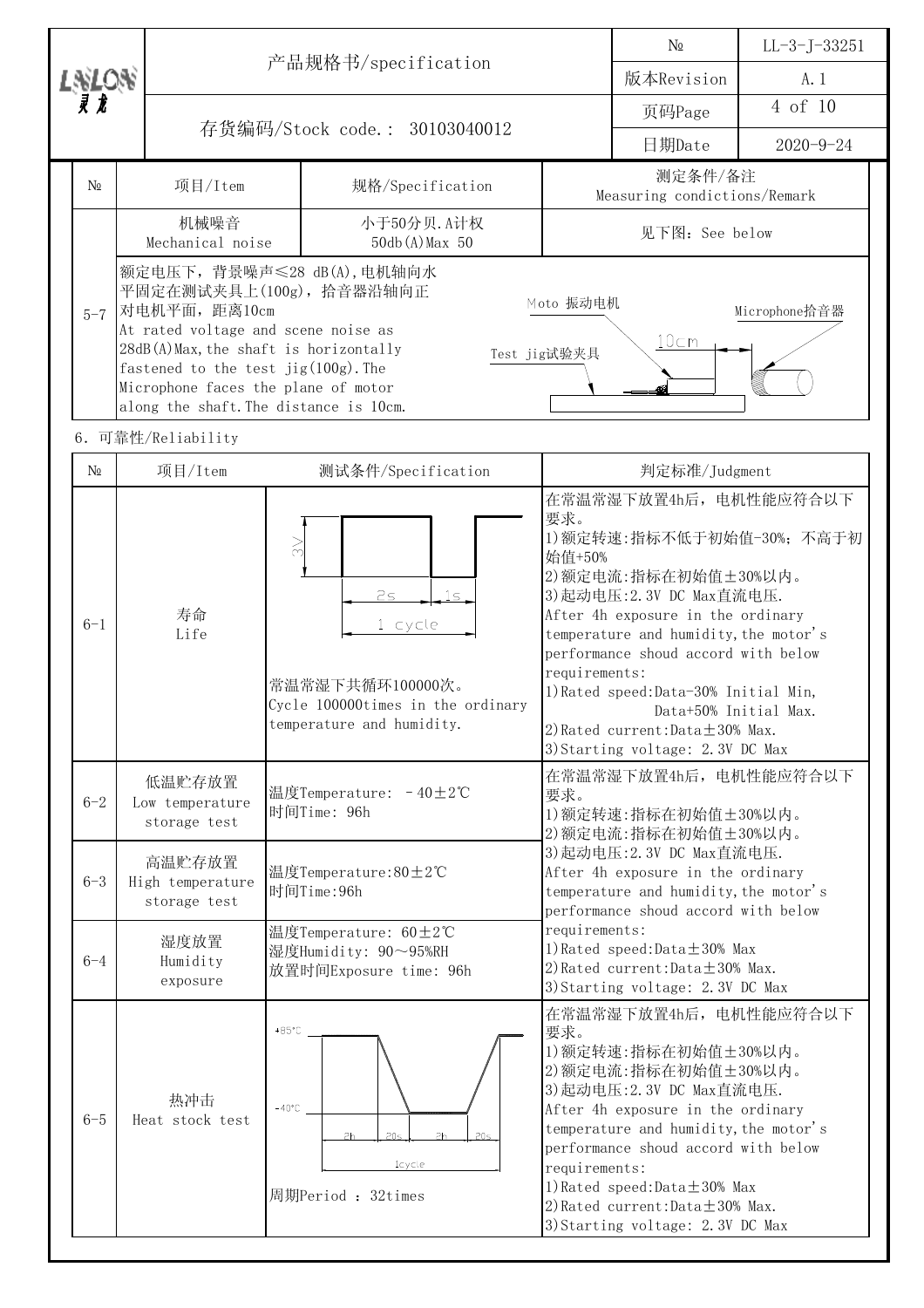|  |          |                                                                                                                                                                     | 产品规格书/specification                                                                                                                                                                                                                                                            |                                                                                                                                                                                                                                                                                                                                                                                                                                                                                                                                                                     | N <sub>0</sub>                                                                                                                                                             | $LL-3$ -J-33251 |
|--|----------|---------------------------------------------------------------------------------------------------------------------------------------------------------------------|--------------------------------------------------------------------------------------------------------------------------------------------------------------------------------------------------------------------------------------------------------------------------------|---------------------------------------------------------------------------------------------------------------------------------------------------------------------------------------------------------------------------------------------------------------------------------------------------------------------------------------------------------------------------------------------------------------------------------------------------------------------------------------------------------------------------------------------------------------------|----------------------------------------------------------------------------------------------------------------------------------------------------------------------------|-----------------|
|  |          |                                                                                                                                                                     |                                                                                                                                                                                                                                                                                |                                                                                                                                                                                                                                                                                                                                                                                                                                                                                                                                                                     | 版本Revision                                                                                                                                                                 | A. 1            |
|  |          |                                                                                                                                                                     |                                                                                                                                                                                                                                                                                |                                                                                                                                                                                                                                                                                                                                                                                                                                                                                                                                                                     | 页码Page                                                                                                                                                                     | 5 of 10         |
|  |          |                                                                                                                                                                     | 存货编码/Stock code.: 30103040012                                                                                                                                                                                                                                                  |                                                                                                                                                                                                                                                                                                                                                                                                                                                                                                                                                                     | 日期Date                                                                                                                                                                     | $2020 - 9 - 24$ |
|  | $\rm No$ | 项目/Item                                                                                                                                                             | 测试条件/Specification                                                                                                                                                                                                                                                             |                                                                                                                                                                                                                                                                                                                                                                                                                                                                                                                                                                     | 判定标准/Judgment                                                                                                                                                              |                 |
|  | $6 - 6$  | 全振幅Full swing:1.5mm (p-p)<br>频率Frequency: 10 to 55Hz<br>振动<br>周期Cycle:20min<br>Vibration<br>$(10\!\sim\!55\!\sim\!10\text{Hz})$<br>方向Orientation:x、y、z<br>时间Time:2h |                                                                                                                                                                                                                                                                                | 5: 性能特征要求.                                                                                                                                                                                                                                                                                                                                                                                                                                                                                                                                                          | 在常温常湿下放置4h后, 电机性能应符合条款<br>After 4h exposure in the ordinary<br>temperature and humidity, the motor's<br>performance should accord with item<br>5:Performance requirements. |                 |
|  | $6 - 7$  | 自然跌落<br>Free fall                                                                                                                                                   | 试验状态:将马达固定在约100克(包括<br>马达本身)的物体上,落向水泥地面。<br>高度:1.5m<br>方向: ±x. ±y. ±z<br>次数:每个方向2次<br>Test state: Fasten the motor onto a<br>$object(100g)$ and then let it fall<br>down to the ground.<br>Height: 1.5m<br>Orientation: $\pm x. \pm y. \pm z$<br>Times: 2times per orientation | 在常温常湿下放置4h后, 电机性能应符合条款<br>5:性能特征要求.<br>After 4h exposure in the ordinary<br>temperature and humidity, the motor's<br>performance should accord with item<br>5:Performance requirements.<br>在常温常湿下放置4h后, 电机性能应符合以下<br>要求。<br>1) 额定转速: 指标在初始值±30%以内。<br>2) 额定电流: 指标在初始值±30%以内。<br>3) 起动电压: 2.3V DC Max直流电压.<br>After 4h exposure in the ordinary<br>temperature and humidity, the motor's<br>performance shoud accord with below<br>requirements:<br>1) Rated speed: $Data \pm 30\%$ Max<br>2) Rated current: Data $\pm$ 30% Max.<br>3) Starting voltage: 2.3V DC Max |                                                                                                                                                                            |                 |
|  | $6 - 8$  | 滚筒试验<br>Barrel roll test                                                                                                                                            | 滚筒高度: 1.0M, 滚筒次数300次. 滚筒速<br>率13±1次/分钟<br>Height: 1.0M<br>Times: 300times.<br>$Speed:13 \pm 1 \times \times N$                                                                                                                                                                 |                                                                                                                                                                                                                                                                                                                                                                                                                                                                                                                                                                     |                                                                                                                                                                            |                 |

7.环境管理物质/Environmental management materials:

7.1本产品应符合RoHS指令要求和无卤素要求。

The product should be in compliance with RoHS requirements:

\*镉及其化合物最大允许含量为100PPM

Cadmium and Compound:100PPM Max

\*铅及其化合物最大允许含量为1000PPM

Lead and Compound:1000PPM Max

\*汞及其化合物最大允许含量为1000PPM

Hydrargyrum and Compound:1000PPM Max

\*六价铬及其化合物最大允许含量为1000PPM

+6 Chromium and Compound:1000PPM Max

- \*多溴联苯及其化合物最大允许含量为1000PPM
	- PBB and Compound:1000PPM Max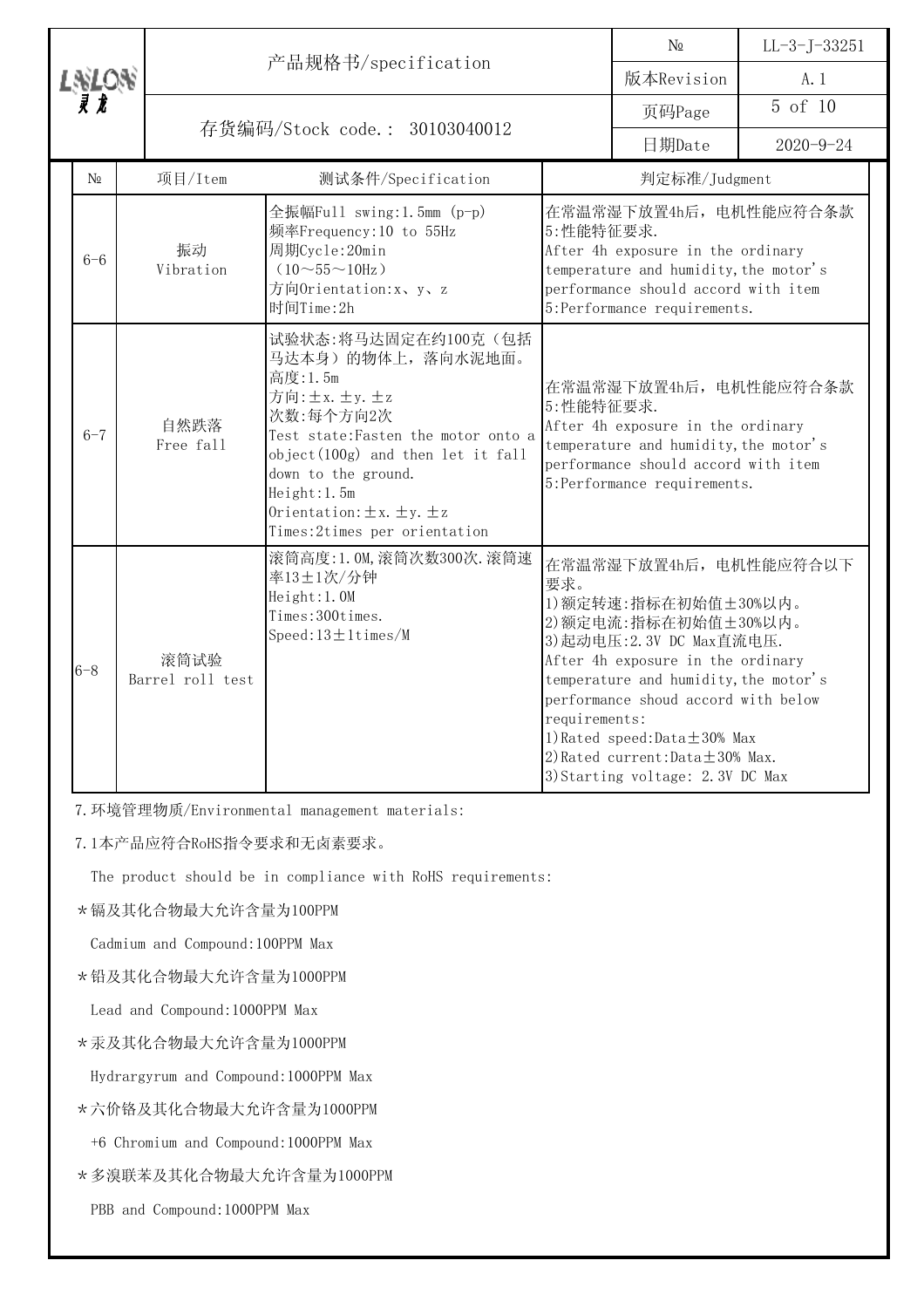|  |                               | N <sub>0</sub> | $LL-3-J-33251$  |
|--|-------------------------------|----------------|-----------------|
|  | 产品规格书/specification           | 版本Revision     | A. I            |
|  |                               | 页码Page         | 6 of 10         |
|  | 存货编码/Stock code.: 30103040012 | 日期Date         | $2020 - 9 - 24$ |
|  |                               |                |                 |

\*多溴二苯醚及其化合物最大允许含量为1000PPM

PBDE and Compound:1000PPM Max

\*氯溴两种卤素之和最大允许含量为1500PPM

The allowed content of Cl,Br is 1500PPM Max for total.

\*氯卤素最大允许含量为900PPM

The allowed content of Cl is 900PPM Max.

\*溴卤素最大允许含量为900PPM

The allowed content of Br is 900PPM Max.

7.2本品含有以下物质,是RoHS指令豁免项

The product contains below materials, which are released from RoHS:

| N <sub>0</sub> | 品名<br>Part No.           | 材质<br>Material      | 含有物质<br>Substance<br>included | 最大允许含量<br>Max content | 部品重量<br>Parts Weight |
|----------------|--------------------------|---------------------|-------------------------------|-----------------------|----------------------|
|                | 含油轴承<br>Bearing with Oil | 铜合金<br>Copper alloy | 铅<br>Lead                     | 40000PPM              | $\approx 0.03$ g     |

8.电机结构图/Motor configuratoin drawing



| N <sub>O</sub> | 名称/Name                   | N() | 名称/Name             |
|----------------|---------------------------|-----|---------------------|
| T              | 上机壳upper case             | 8   | 软PCB板Soft PCB       |
| $\mathbf{2}$   | 振子weight                  | 9   | 下机壳1ower case       |
| 3              | 塑料Plastic                 | 10  | 含油轴承oil bearing     |
| 4              | 粘性垫片Adhesive<br>mat patch | 11  | 垫圈Gasket            |
| 5              | 轴shaft                    | 12  | 电刷Brush             |
| 6              | 线圈Coil                    | 13  | 磁钢Alnico            |
| $\overline{7}$ | 硬PCB板Hard PCB             | 14  | 双面胶Double-face tape |
|                |                           | 15  | 海绵垫foam             |
|                |                           |     |                     |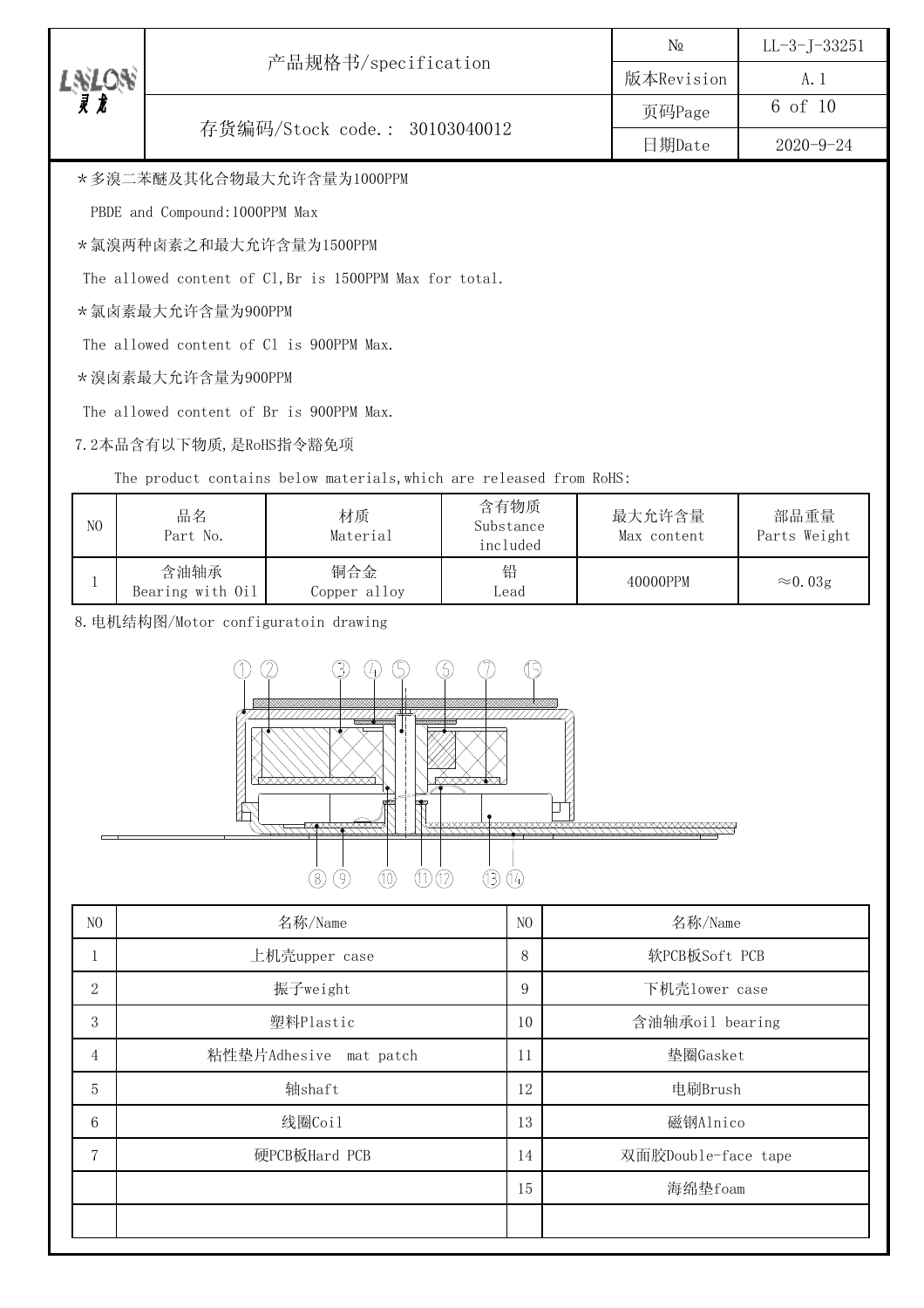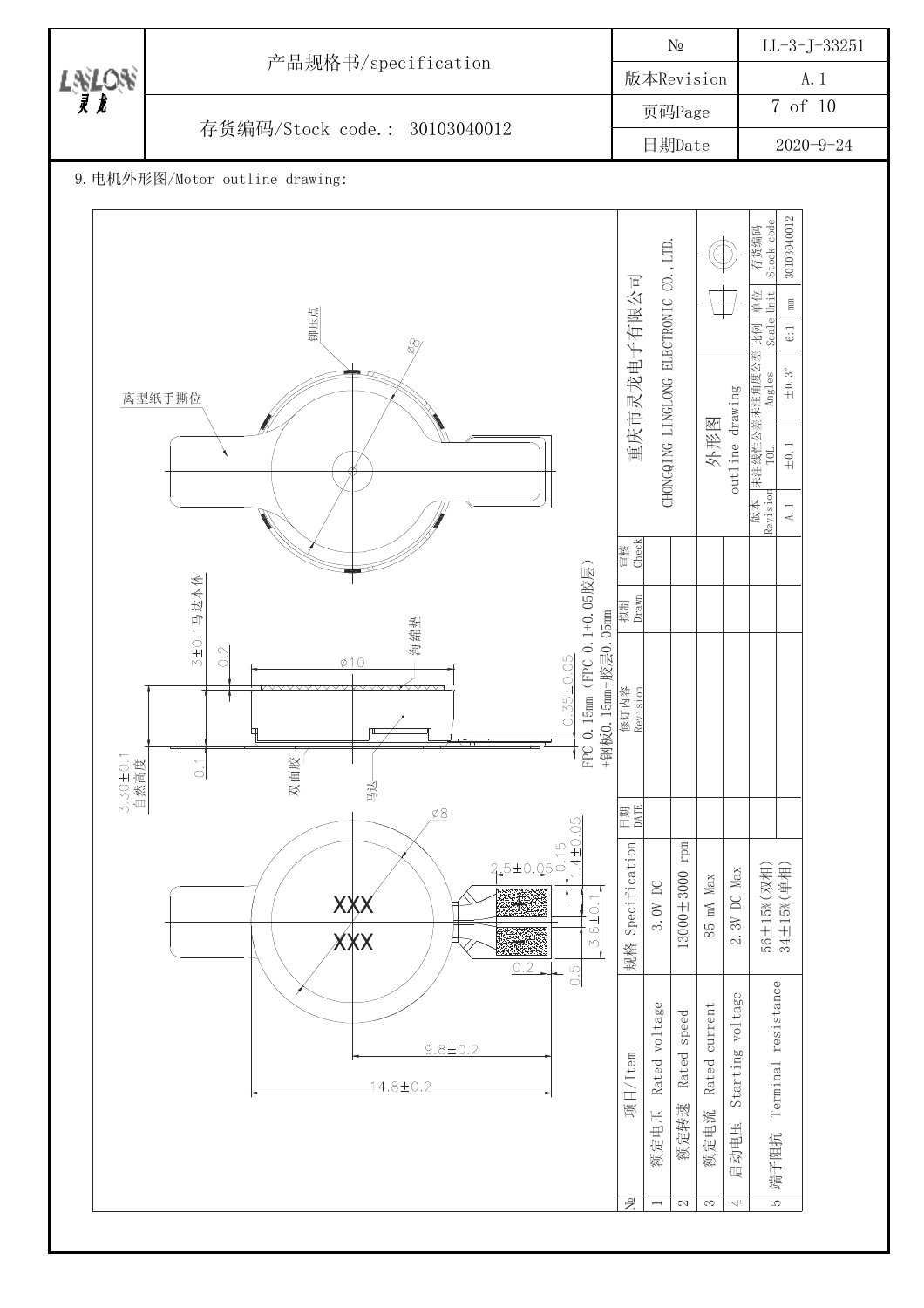|                                |              | 产品规格书/specification |    |                |    |        |                |        |                                                   |                 | $N\!{\underline{\text{o}}}$ |               | $LL-3-J-33251$ |    |                             |    |  |  |
|--------------------------------|--------------|---------------------|----|----------------|----|--------|----------------|--------|---------------------------------------------------|-----------------|-----------------------------|---------------|----------------|----|-----------------------------|----|--|--|
| LNLON<br><i>XX</i>             |              |                     |    |                |    |        |                |        |                                                   |                 | 版本Revision                  |               | A. 1           |    |                             |    |  |  |
|                                |              |                     |    |                |    |        |                |        |                                                   | 页码Page          |                             | 8 of 10       |                |    |                             |    |  |  |
| 存货编码/Stock code.: 30103040012  |              |                     |    |                |    |        |                | 日期Date |                                                   | $2020 - 9 - 24$ |                             |               |                |    |                             |    |  |  |
| 10. 批号说明/Indication of Lot No. |              |                     |    |                |    |        |                |        |                                                   |                 |                             |               |                |    |                             |    |  |  |
|                                |              |                     |    |                |    |        | L: 灵龙标志        |        |                                                   |                 |                             |               |                |    |                             |    |  |  |
|                                |              |                     |    |                |    |        |                |        | 生产线别: 1-9, 10 (A), 11 (B), 12 (C)                 |                 |                             |               |                |    |                             |    |  |  |
|                                |              |                     |    |                |    |        |                |        |                                                   |                 |                             |               |                |    |                             |    |  |  |
|                                |              |                     |    |                |    |        |                |        | - 生产班次: 白班 (A),夜班 (B)                             |                 |                             |               |                |    |                             |    |  |  |
|                                |              |                     |    |                |    |        |                |        |                                                   |                 |                             |               |                |    |                             |    |  |  |
|                                |              |                     |    |                |    |        |                |        |                                                   |                 |                             |               |                |    |                             |    |  |  |
|                                |              | L3A                 |    |                |    |        |                |        |                                                   |                 |                             |               |                |    |                             |    |  |  |
|                                |              |                     |    |                |    |        |                |        | 如: L3A<br>如: 511 <sup>、灵龙 2015-1-1</sup> 3线 白班生产) |                 |                             |               |                |    |                             |    |  |  |
|                                |              | 511                 |    |                |    |        |                |        |                                                   |                 |                             |               |                |    |                             |    |  |  |
|                                |              |                     |    |                |    |        |                |        |                                                   |                 |                             |               |                |    |                             |    |  |  |
|                                |              |                     |    |                |    |        |                |        |                                                   |                 |                             |               |                |    |                             |    |  |  |
|                                |              |                     |    |                |    |        |                |        |                                                   |                 |                             |               |                |    |                             |    |  |  |
|                                |              |                     |    |                |    |        |                |        |                                                   |                 |                             |               |                |    |                             |    |  |  |
|                                |              |                     |    |                |    |        |                |        | 生产日期: 1-9, 10 (A), 11 (B), 12 (C)                 |                 |                             |               |                |    |                             |    |  |  |
|                                |              |                     |    |                |    |        |                |        |                                                   |                 |                             |               |                |    |                             |    |  |  |
|                                |              |                     |    |                |    |        |                |        | 生产月份: 1-9, 10 (A), 11 (B), 12 (C)                 |                 |                             |               |                |    |                             |    |  |  |
|                                |              |                     |    |                |    |        |                |        |                                                   |                 |                             |               |                |    | 生产年份: 用末位数字表示, 如2015则用"5"代替 |    |  |  |
|                                |              |                     |    |                |    |        |                |        |                                                   |                 |                             |               |                |    |                             |    |  |  |
| 日期                             | $\mathbf{1}$ | $\overline{2}$      | 3  | $\overline{4}$ | 5  | 6      | $\overline{7}$ | 8      | 9                                                 | 10              | 11                          | 12            | 13             | 14 | 15                          | 16 |  |  |
| 打印                             | $\mathbf{1}$ | $\overline{2}$      | 3  | $\overline{4}$ | 5  | 6      | $\overline{7}$ | 8      | 9                                                 | A               | B                           | $\mathcal{C}$ | D              | E  | $\boldsymbol{F}$            | G  |  |  |
| 日期                             | 17           | 18                  | 19 | 20             | 21 | $22\,$ | 23             | 24     | 25                                                | 26              | 27                          | 28            | 29             | 30 | 31                          |    |  |  |
| 打印                             | H            | J                   | K  | L              | M  | N      | $\mathbf{P}$   | R      | S                                                 | T               | V                           | W             | X              | Y  | Z                           |    |  |  |
|                                |              |                     |    |                |    |        |                |        |                                                   |                 |                             |               |                |    |                             |    |  |  |
| 产线                             | $\mathbf{1}$ | $\overline{2}$      | 3  | $\overline{4}$ | 5  | 6      | $\overline{7}$ | 8      | 9                                                 | 10              | 11                          | 12            | 13             | 14 | 15                          | 16 |  |  |
| 打印                             | $\mathbf 1$  | $\overline{2}$      | 3  | 4              | 5  | 6      | $\frac{7}{2}$  | 8      | 9                                                 | A               | B                           | $\mathcal{C}$ | D              | E  | $\boldsymbol{F}$            | G  |  |  |
| 产线                             | 17           | 18                  | 19 | 20             |    |        |                |        |                                                   |                 |                             |               |                |    |                             |    |  |  |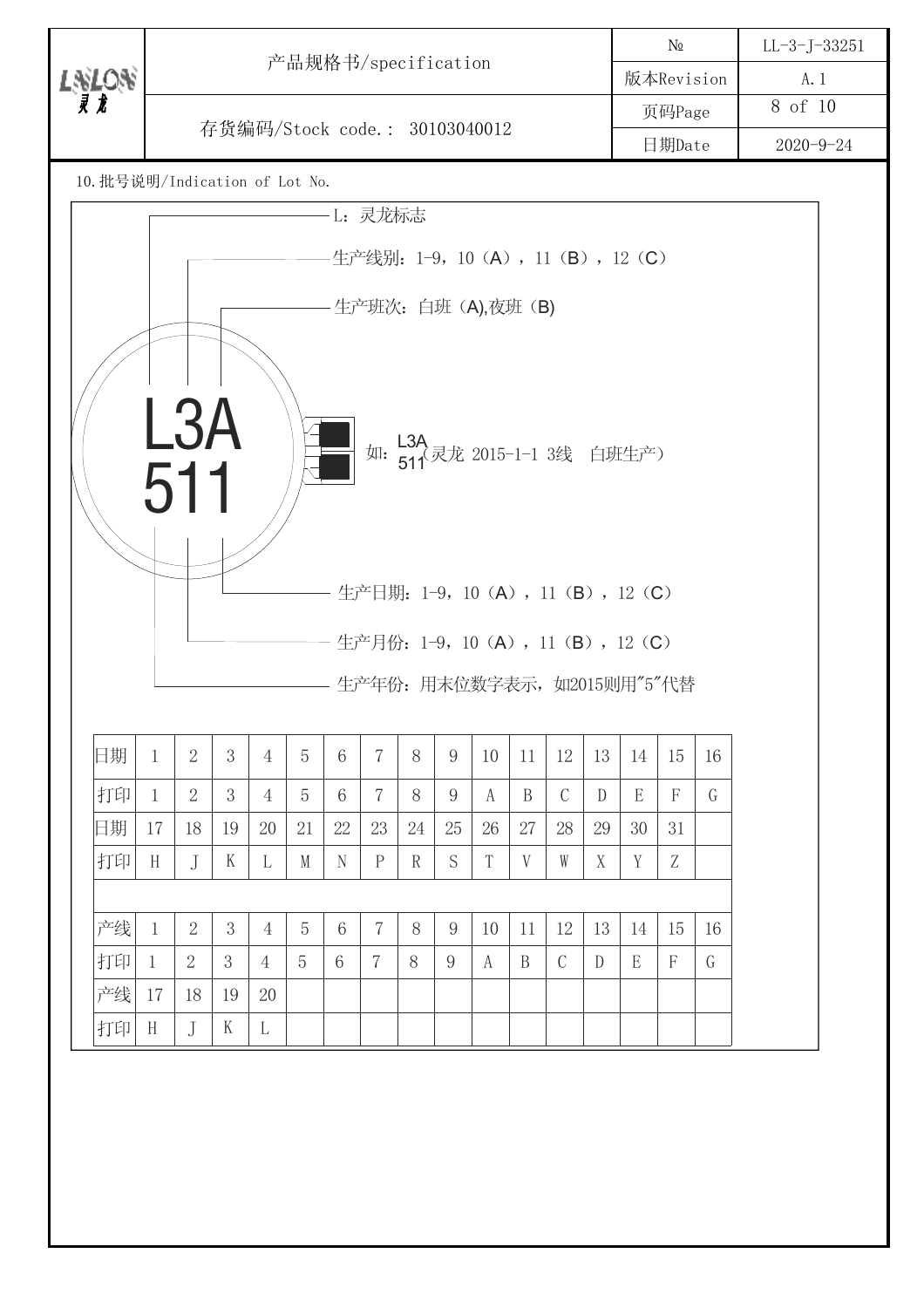|                                                                                                                                                                                                                                                                                                                                                                                                                                                                                                                                                                                                                    | N <sub>0</sub> | $LL-3-J-33251$  |
|--------------------------------------------------------------------------------------------------------------------------------------------------------------------------------------------------------------------------------------------------------------------------------------------------------------------------------------------------------------------------------------------------------------------------------------------------------------------------------------------------------------------------------------------------------------------------------------------------------------------|----------------|-----------------|
| 产品规格书/specification                                                                                                                                                                                                                                                                                                                                                                                                                                                                                                                                                                                                | 版本Revision     | A. 1            |
|                                                                                                                                                                                                                                                                                                                                                                                                                                                                                                                                                                                                                    | 页码Page         | 9 of 10         |
| 存货编码/Stock code.: 30103040012                                                                                                                                                                                                                                                                                                                                                                                                                                                                                                                                                                                      | 日期Date         | $2020 - 9 - 24$ |
| 11. 包装要求/Packing requirements:                                                                                                                                                                                                                                                                                                                                                                                                                                                                                                                                                                                     |                |                 |
| 11-1:每个吸塑盒里放100PCS电机, 包装盒尺寸为248*203*10                                                                                                                                                                                                                                                                                                                                                                                                                                                                                                                                                                             |                |                 |
| 100pcs/pallet, pallet size:248*203*10mm                                                                                                                                                                                                                                                                                                                                                                                                                                                                                                                                                                            |                |                 |
| 11-2:每21个包装盒用胶带捆成一捆, 数量为2000PCS.                                                                                                                                                                                                                                                                                                                                                                                                                                                                                                                                                                                   |                |                 |
| 21pallets/bundle, Qty: 2000pcs                                                                                                                                                                                                                                                                                                                                                                                                                                                                                                                                                                                     |                |                 |
| 11-3:每捆装入一个内箱里面, 数量为2000PCS. 内箱尺寸为260*220*175                                                                                                                                                                                                                                                                                                                                                                                                                                                                                                                                                                      |                |                 |
| 1bundles/inner box, Qty:2000pcs.box size:260*220*175                                                                                                                                                                                                                                                                                                                                                                                                                                                                                                                                                               |                |                 |
| 11-4:每两个内箱放入一个外箱里, 外箱尺寸为470*275*185                                                                                                                                                                                                                                                                                                                                                                                                                                                                                                                                                                                |                |                 |
| 2 inner-box/outer-box, box size:470*275*185 mm                                                                                                                                                                                                                                                                                                                                                                                                                                                                                                                                                                     |                |                 |
| 11-5: 外箱封箱, 数量和生产批次, 均注明在外箱上面.                                                                                                                                                                                                                                                                                                                                                                                                                                                                                                                                                                                     |                |                 |
| Seal the outer box and indicate the quantity, Lot No. on it.                                                                                                                                                                                                                                                                                                                                                                                                                                                                                                                                                       |                |                 |
| <b>FRANCISCO PROPERTY</b><br>FORD DIRECTOR DE LA<br><b>FRIDERICA BRITIS</b><br>Anna Tanana<br><b>FRIERIKANISTIKAN</b><br><b>MARA ARABARA ARA</b><br><b>1999 PERSONAL PROPERTY</b><br>LINES SERVES SERVE<br>n Branden Branden Branden Branden Branden Branden Branden Branden Branden Branden Branden Branden Branden Branden Branden Branden Branden Branden Branden Branden Branden Branden Branden Branden Branden Branden Branden Bran<br><b>MARABARARAY</b><br>nn gebruiken († 1919)<br><b>MARABARARAN</b><br><b>MARABARANAS</b><br><b>RADAR ARABERARY</b><br><b>RESERVED DES</b><br><b>REPERDENCE IN 1989</b> |                |                 |
|                                                                                                                                                                                                                                                                                                                                                                                                                                                                                                                                                                                                                    |                |                 |

11-6包装试验要求/Packing test requriements:

- (1)标准:整箱重量≤9㎏,跌落高度设定为75㎝;整箱重量>9㎏但≤23㎏,跌落高度设定为60㎝。 Standard:Gross weight≤9㎏ Fall height is 75cm;Gross 9kg<weight≤23㎏ Fall height is 60cm.
- (2)试验方法:A、每面跌落1次,共6次;B、任选三条同一角的棱,各跌落一次,共3次。 Test method: A, Fall one time per face, six times in total; B, Chose eight arris and fall one time each, three times in total.
- (3)判定基准:经过跌落试验后,产品外观、性能无不良。

Judgement:After the fall test, the appearance and the performance are both passed.